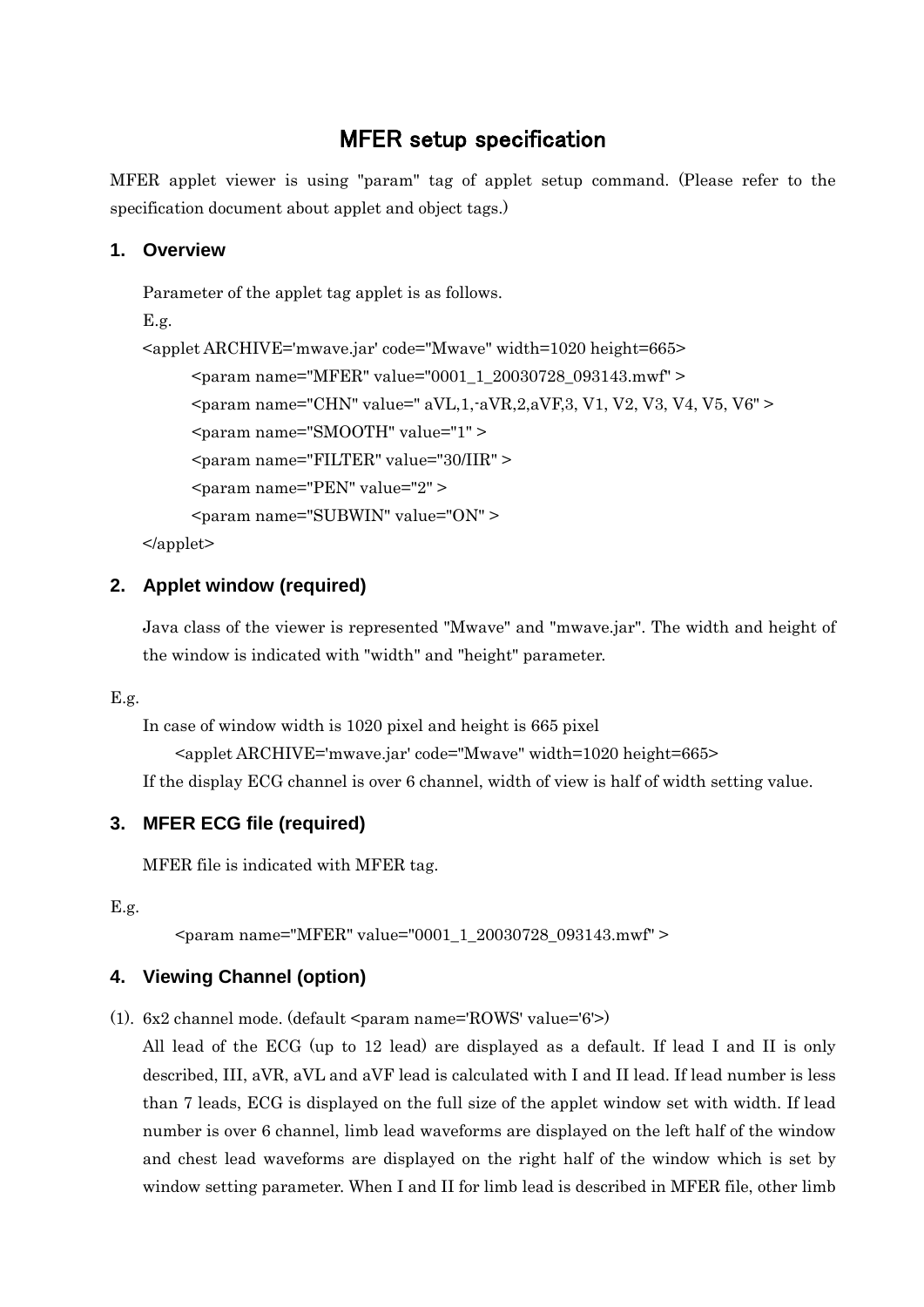lead such as III, aVR, aVL and aVF are calculated with I and II lead.

E.g.

Cabrera lead setting as follows,

```
\epsilon param name="CHN" value=" aVL,1,-aVR,2,aVF,3, V1, V2, V3, V4, V5, V6" >
```
E.g.

You can set directly display channel which are described in MFER. In this case, limb leads are not calculated even if I and II only described.

 $\epsilon$  > <param name="CHN" value=" @1,@2,@3,@4"

(2).  $3x4$  channel mode. (default <param name='ROWS' value='3'>)

In this display mode, a waveform is displayed continuously in time.

#### **5. Anti aliasing mode(option)**

There is antialiasing may be unsuitable depending on CRT, LCD feature. You set directly set the anti aliasing mode.

0: Electrocardiograph mode: non-anti aliasing mode on the ECG window.

1: Anti aliasing mode on the selected window

2: Electrocardiograph mode: non-anti aliasing mode on the ECG window, but ECG is processed as anti aliasing on full disclosure window.

3: Anti aliasing mode on both windows.

#### E.g.

Anti aliasing mode = 3

<param name="SMOOTH" value="3" >

#### **6. Low pass filter (option)**

When high frequency noise is included such as electromyogram, you can indicate low pass processing.

## E.g.

Butterworth 30 Hz low IIR pass filter <param name="FILTER" value="30/IIR" >

#### E.g.

Butterworth 50 Hz low pass filter <param name="FILTER" value="50" >

## E.g.

Butterworth 30 Hz low FIR pass filter <param name="FILTER" value="30/FIR" >